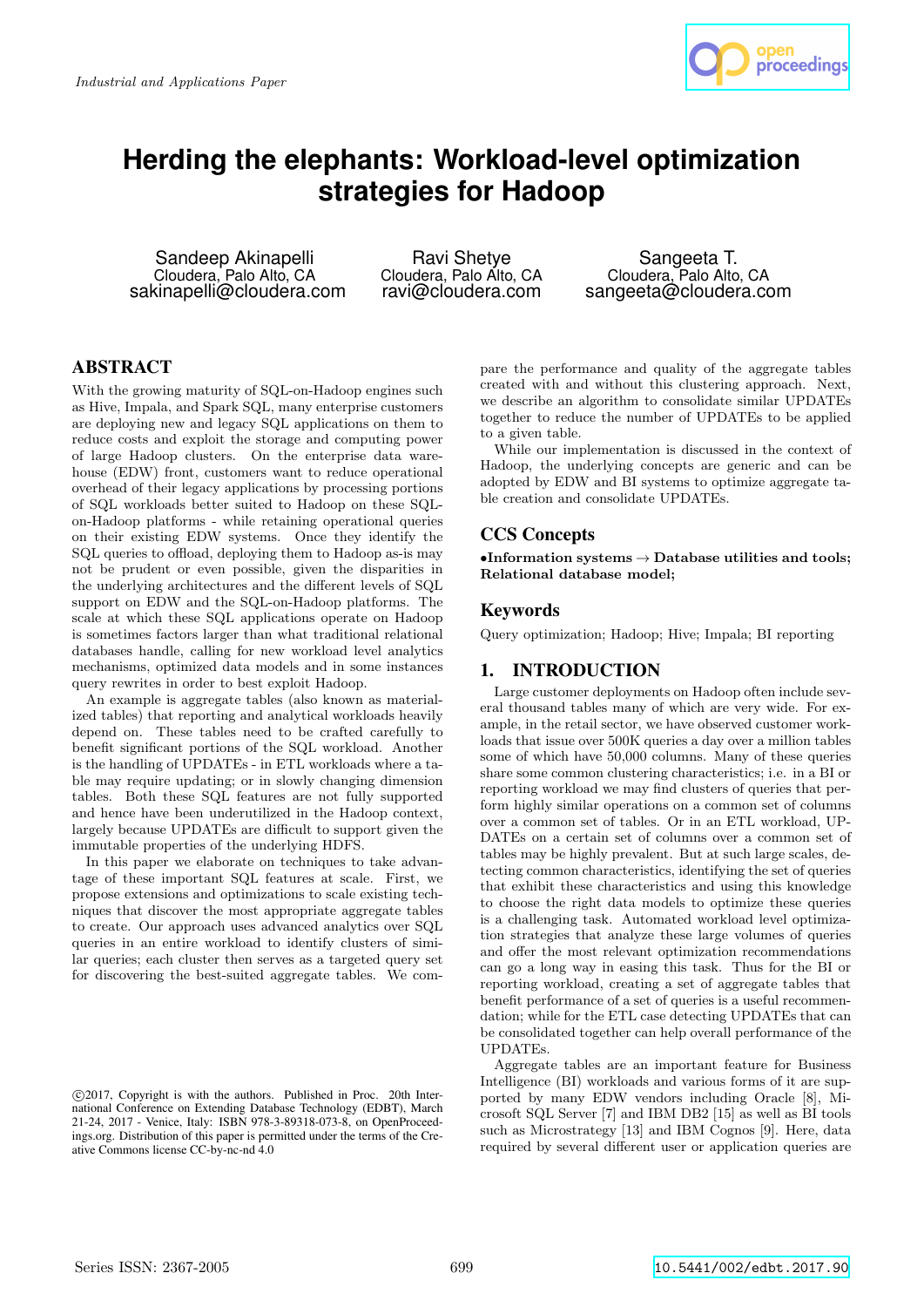joined and aggregated apriori and materialized into an aggregate table. Reporting and analytic queries then query these aggregate tables, which reduces processing time during query execution resulting in improved performance of the queries. This is an example aggregate table over the TPC-H workload schema:

### CREATE TABLE aggtable\_888026409 AS

```
SELECT lineitem.l_quantity
```
- , lineitem.l\_discount , lineitem.l\_shipinstruct
- , lineitem.l\_commitdate
- , lineitem.l\_shipmode
- , orders.o\_orderpriority
- , orders.o\_orderdate
- , orders.o\_orderstatus
- , supplier.s\_name
- 
- , supplier.s\_comment , Sum (orders.o\_totalprice)
- , Sum (lineitem.l\_extendedprice)

```
FROM lineitem
```

```
, orders
```
, supplier

```
WHERE lineitem.l_orderkey = orders.o_orderkey
AND lineitem.l_suppkey = supplier.s_suppkey
```
- GROUP BY lineitem.l\_quantity , lineitem.l\_discount
	- , lineitem.l\_shipinstruct
- , lineitem.l\_commitdate
- , lineitem.l\_shipmode
- , orders.o\_orderdate
- 
- , orders.o\_orderpriority
- , orders.o\_orderstatus
- , supplier.s\_name
- , supplier.s\_comment

The aggregate table above can be used to answer queries which refer the same set of tables(or more), joined on same condition and refer columns which are projected in aggregated table. Few sample queries which can benefit from the above aggregate table are:

```
SELECT Concat(supplier.s_name,
orders.o_orderdate) supp_namedate
, lineitem.l_quantity
, lineitem.l_discount
, Sum(lineitem.l_extendedprice) sum_price
, Sum(orders.o_totalprice) total_price
FROM lineitem
 JOIN part
 ON ( lineitem.l_partkey = part.p_partkey )
 JOIN orders
 ON ( lineitem.l_orderkey = orders.o_orderkey )
 JOIN supplier
 ON ( lineitem.l_suppkey = supplier.s_suppkey )
WHERE lineitem.l_quantity BETWEEN 10 AND 150
 AND lineitem.1 shipinstruct <> 'deliver IN person'
 AND lineitem.commitdate BETWEEN '11/01/2014'
          AND '11/30/2014'
AND lineitem.l_shipmode NOT IN ('AIR', 'air reg')
AND orders.o_orderpriority IN ('1-URGENT', '2-high')
GROUP BY Concat(supplier.s_name, orders.o_orderdate)
 , lineitem.l_quantity
 , lineitem.l_discount
```
or

```
SELECT lineitem.l_shipmode
 , Sum(orders.o_totalprice)
 , Sum (lineitem.l_extendedprice)
FROM lineitem
 JOIN orders
 ON ( lineitem.l_orderkey = orders.o_orderkey )
JOIN supplier
 ON ( lineitem.l_suppkey = supplier.s_suppkey )
WHERE ( lineitem.l_quantity BETWEEN 10 AND 150
AND lineitem.l_shipinstruct <> 'DELIVER IN PERSON'
 AND lineitem.commitdate BETWEEN
 '11/01/2014' AND '11/30/2014'
AND supplier.s_comment Like '\%customer\%complaints\%'
AND orders.o_orderstatus ='f'
GROUP BY
 lineitem.l_shipmode
```
Similarly, UPDATE statements in various flavors that modify rows in a table via a direct UPDATE or with the query results from another query, have been supported in relational DBMS offerings for several decades. In some scenarios, consolidating UPDATEs can produce performance benefits. For example combining the following two simple statements:

#### UPDATE customer

```
SET customer.email_id='bob.johnson@edbt.org'
WHERE customer.firstname='Bob'
AND customer.last_name='Johnson'
UPDATE customer
SET customer.organization='Engineering'
WHERE customer.firstname='Bob'
AND customer.last_name='Johnson'
 into a single UPDATE statement as follows:
UPDATE customer
SET customer.email_id='bob.johnson@edbt.org',
```
customer.organization='Engineering' WHERE customer.firstname='Bob'

```
AND customer.last name='Johnson'
```
Such consolidation reduces the number of UPDATE queries on the source table 'customer' and minimizes the I/O on the table.

Existing commercial offerings also support the 'REFRESH' option to propagate changes to aggregate tables whenever the underlying source tables are updated. Generally, this requires a mechanism to UPDATE rows in the aggregate tables. However, the immutable properties of HDFS in Hadoop, which is highly optimized for write-once-read-many data operations, poses problems for implementing the 'REFRESH' option in Hive and Impala. This hampers developing functionality for UPDATE statements - which has largely lead Hadoop-based SQL vendors to shy away from or offer limited support for UPDATE-related features.

Based on our learnings from several customer engagements, some important observations surface:

1. In Hadoop, highly parallelized processing and optimized execution engines on systems such as Hive and Impala enable rebuilding aggregate tables from scratch very quickly, making UPDATEs unnecessary and mitigating the HDFS related immutability issues in many EDW workloads.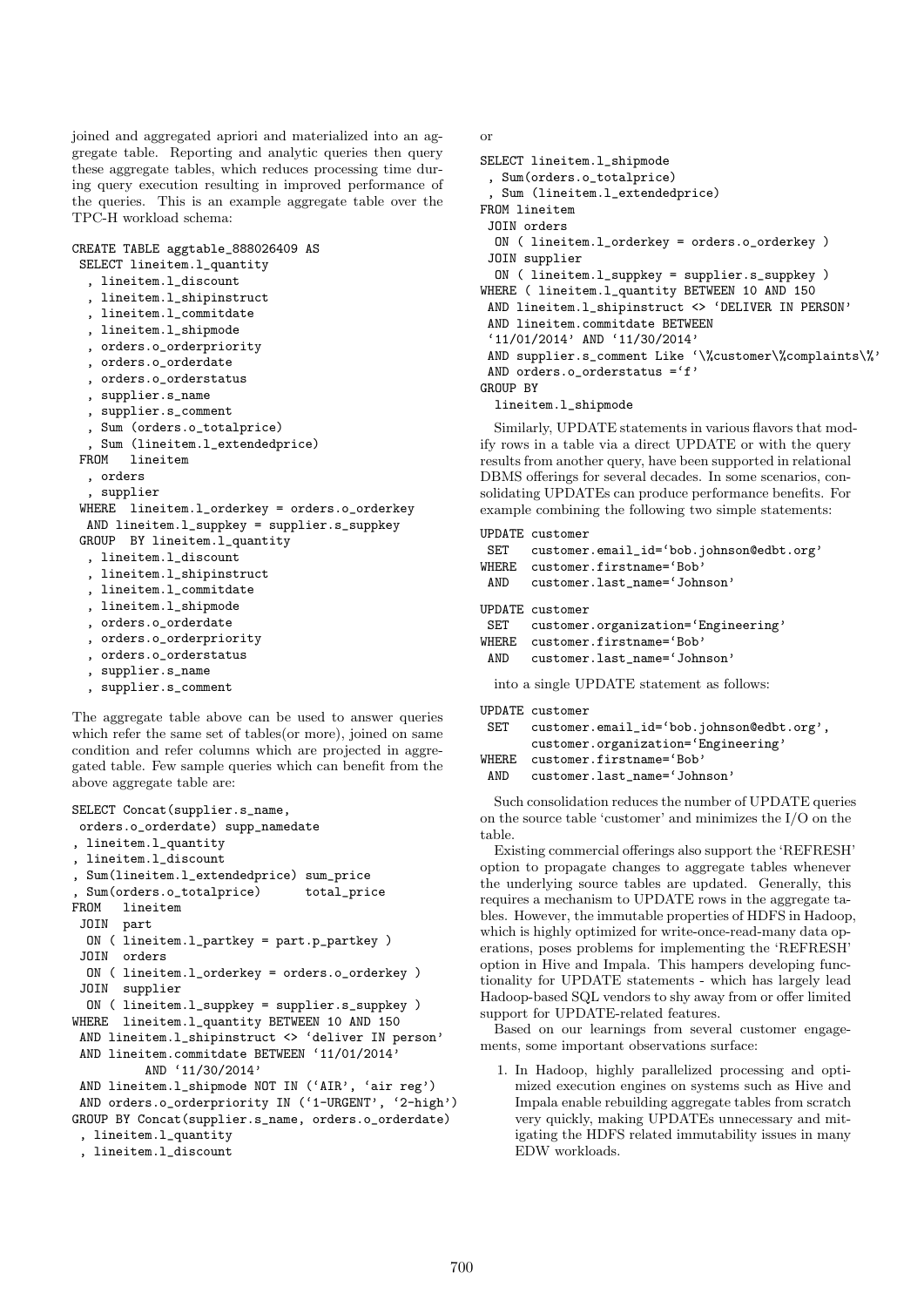- 2. Many aggregate tables are temporal in nature. For example, quarterly financial reports that require data from only three months, in which case the aggregate tables that feed these reports can be data partitioned on a monthly basis on Hive and Impala. Smaller portions of giant source tables need to be queried to populate these aggregate tables. Only the impacted partitions of the aggregate tables need to be written, making modifications to aggregate tables less expensive. Hence, instead of using UPDATES to modify them, new timebased partitions (by month or day) can be added and older ones discarded. SQL constructs such as INSERT with OVERWRITE supported on Hive and Impala, can be used to mimic this REFRESH functionality. And SQL views can be used to allow easy switching between an older and newer version of the same data.
- 3. With the introduction of new Hadoop features such as the Apache Kudu integration [12], a viable alternative to using HDFS is now available. Hence UPDATEs can now be supported for certain workloads.

UPDATE statements used to perform tasks such as address cleanup in ETL workloads or modify slowly-changing dimension tables in BI and Analytic workloads are different in nature from highly concurrent OLTP style UPDATEs present in traditional operational systems. In this case, UP-DATEs are concentrated on certain tables and are less frequent. If the temporal nature of data mentioned above can be exploited, partitioning techniques to mimic UPDATEs are possible as are some other SQL join-based techniques discussed later in this paper.

Given the importance of these two SQL features, BI Users and Hadoop developers are adopting one of the above mentioned strategies; and require recommendations on which aggregate tables to create, and how to consolidate UPDATE statements, to optimize the performance of their queries on Hadoop. In the following sections, we describe our algorithm for aggregate table creation. And compare the efficiency and quality of the aggregate tables generated when the input to the algorithm is all queries in a workload versus targeted sets of highly similar queries derived from the workload. A clustering algorithm performs advanced analytics over all the queries in a workload, to extract these highly similar query sets. We also discuss techniques and algorithms for consolidation of UPDATE statements, prior to applying them on Hadoop.

# 2. BACKGROUND AND RELATED WORK

Aggregate table advisors are available in several commercial EDW and BI offerings. In some of these offerings, the onus is on the user to provide a representative workload i.e. a sample set of queries to use for deriving aggregate tables. Others require query execution plans to provide recommendations. The DB2 Design Advisor in [15] discusses the issue of reducing the size of the sample workload to reduce the search space for aggregate table recommendations, while the Microsoft paper [3] details specific mechanisms to compress SQL workloads. Our approach takes a SQL query log as an input workload ( all queries executed over a period of time in a EDW system) and identifies semantically unique queries discarding duplicates. We use the structure of the SQL query when identifying the duplicates which means the changes in the literal values result in identifying these queries as duplicates. Advanced analytics are then deployed on the SQL structures of these semantically unique queries to discover clusters of similar query sets. This enables quicker and more relevant aggregate table definitions because the set of queries that serve as input to aggregate table recommendations are highly similar.

After aggregate tables are set up, some DBMS and BI tools offerings are further capable of rewriting queries internally to use aggregate tables versus the base tables to optimize performance of queries. This feature also known as materialized views is not addressed in our paper. An example Hadoop implementation of materialized views is described in [14]. In our experience, BI tools are frequently used in reporting and analytic workloads deployed atop Hadoop and necessarily support materialized views. Hence we provide recommendations and the DDL definitions for the aggregate tables that users can create, using the BI tools of their choice.

On the Hadoop side, the [5] features revolve around using materialized views to better exploit Hadoop clusters. And in the Hive community, explicit support for materialized views is under development [10]. Again, these efforts are orthogonal to the aggregate table recommendations we provide. [11] seeks to solve the HDFS immutability issue and lift UPDATE restrictions. The techniques we propose in this paper are orthogonal and applicable at the SQL level - and seek to boost performance of SQL queries on Hadoop. Thus they can benefit both HDFS and Kudu-based Hadoop deployments.

## 3. THE SYSTEM

Our system is a workload-level optimization tool that analyzes SQL queries (from many popular RDBMS vendors) from sources such as query logs. It breaks down the individual SQL constructs in these queries and employs advanced analytics to

- identify semantically unique queries, thus eliminating duplicates
- discover top tables and queries in a workload as shown in Figure 1
- surface popular patterns like joins, filters and other SQL constructs used in the workload.

This analysis is further used to alert users to SQL syntax compatibility issues and other potential risks such as manytable joins that these queries could encounter on Hive or Impala providing recommendations on data model changes and query rewrites that can benefit performance of the queries on Hadoop.

The tool operates directly on SQL queries so does not require access to the underlying data in tables or to the Hadoop clusters that the workload may be deployed on. However, information such as the elapsed time for a query and statistics such as table volumes and number of distinct values (NDV) in columns, help improve the quality of our recommendations.

The recommendations include candidates for partitioning keys, denormalization, inline view materialization, aggregate tables and update consolidation. The last two recommendations are the focus of this paper.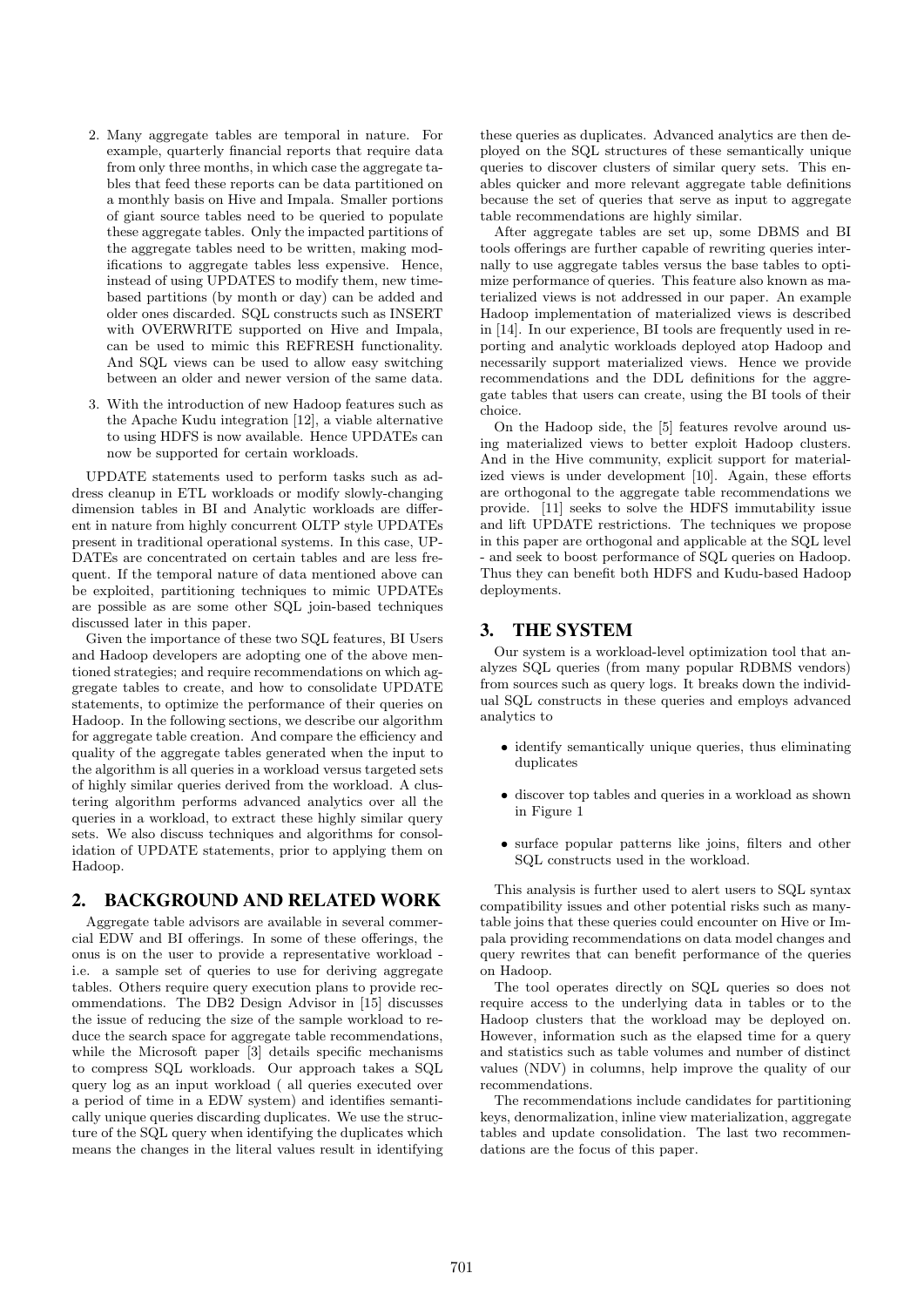|                           | Tables           | 578   |   |                      | Queries                              |
|---------------------------|------------------|-------|---|----------------------|--------------------------------------|
|                           | Fact tables      | 65    |   |                      | Unique queries                       |
|                           | Dimension tables | 513   |   |                      | Top queries ranked by instance count |
| Top tables                |                  | 20    |   | 39048                | 2949 instances<br>44% workload       |
| assa.<br>5000<br>4000     |                  |       |   | 74379                | 983 instances<br>14% workload        |
| 3000<br>2000              |                  |       | ۰ | 65291                | 983 instances<br>14% workload        |
| 1000<br>$\ddot{\text{o}}$ |                  |       | ۰ | 85810                | 60 instances<br><1% workload         |
| Top fact tables           |                  | 20    |   | 85295                | 58 instances<br><1% workload         |
|                           |                  | 20    |   | Add to Design        |                                      |
| Top dimension tables      |                  |       |   |                      |                                      |
| Least accessed tables     |                  | 20    |   | Single-table queries |                                      |
| No-join tables            |                  | 12    |   | Complex queries      |                                      |
| Top inline views          |                  | $4\,$ |   | Join intensity       |                                      |
|                           |                  |       |   |                      | Impala-compatible Queries            |

Figure 1: Workload Insights: Popular Queries and Patterns.

# 3.1 Aggregate Table Recommendation

Our algorithm to determine aggregate tables, is similar to [2] with a few important modifications, which are elaborated in the subsequent sections. The first step in determining the aggregate tables is to find a set of interesting table subsets. A table-subset T is interesting if materializing one or more views on T has the potential to reduce the cost of the workload significantly, i.e., above a given threshold.

In BI workloads, joins over 30 tables in a single query is not an infrequent scenario. Such workload characteristics could incur exponential costs while enumerating all interesting subsets. The enumeration of all interesting subsets of 30 tables is not practical hence we need a mechanism to reduce the overall number of interesting subsets. [1] presents efficient algorithms to enumerate all frequent sets and [4] presents a compact way of representing all the frequent sets. However generating aggregate tables on a subset of tables may be more beneficial than generating it over supersets. Since enumerating all subsets can be exponential, we need to select the subsets which are still a good representation of all the interesting subsets.

#### *3.1.1 Merge and Prune*

We address the problem of exponential subsets by constraining the size of the items at every step. During each step in subset formation, we merge some of the subsets early and then prune some of these subsets, without compromising on the quality of the output. We use the notations mentioned in Table 1 to describe the various concepts used in our mergeAndPrune algorithm. The detailed steps are outlined in the algorithm 1. The algorithm takes a set of sets of tables of a given size and returns the new set with some elements merged and removed from the input.

The metric  $TS\text{-}Cost(T)$  we use is the same as that mentioned in [2] which is the total cost of all queries in the workload where table-subset T occurs. After we enumerate all 2-subsets ( subsets of size 2) we execute the algorithm in each step for merging and pruning the sets early. We start with a given element and collect the list of all candidates that it can be merged with. The merges are performed as long as the merged set is within a certain threshold. Experimental results indicated that a value of .85 to 0.95 is a good candidate for this threshold. We maintain a merge list and add the elements from the merge list to the prune list,

Table 1: Notations used in mergeAndPrune

| input          | Set of sets of a given size formed by         |
|----------------|-----------------------------------------------|
|                | tables in the queries.                        |
| pruneSet       | A subset of <i>input</i> that holds the list  |
|                | of elements that will be pruned from          |
|                | the <i>input</i> at the end of the iteration. |
| $\overline{M}$ | Holds the current table set that is con-      |
|                | sidered for meging.                           |
| MList          | Holds all the sets that can be merged         |
|                | with $M$ .                                    |
| mergedSets     | Set of sets of tables that are formed by      |
|                | merging some elements from <i>input</i> .     |

only if there is no potential for the elements to form further combinations of tables.

Algorithm 1 Algorithm for merging and pruning interesting table subsets

| function MERGEANDPRUNE                                                               |
|--------------------------------------------------------------------------------------|
| for each $i \in \text{input}$ and $i \notin \text{pruneSet}$ do                      |
| $M \leftarrow i$                                                                     |
| $MList \leftarrow \{i\}$                                                             |
| for each $c \in \text{input }$ do                                                    |
| if $c \subset M$ then                                                                |
| $MList \leftarrow MList \cup c$                                                      |
| continue                                                                             |
| end if                                                                               |
| $\triangleright$ determine if the merge item is effective and not                    |
| too far off from the original                                                        |
| $if$ TS- $\cos$ T(M<br>$\cup$ c)/TS- $\cos$ T(M)<br>$\rm{>}$                         |
| MERGE_THRESHOLD then                                                                 |
| $M \leftarrow M \cup c$                                                              |
| $MList \leftarrow MList \cup c$                                                      |
| end if                                                                               |
| end for                                                                              |
| for each $m \in MList$ do                                                            |
| $\triangleright$ retain candidates that we should not be                             |
| pruning.                                                                             |
| if $\sharp$ s s $\in$ input and s $\notin$ <i>MList</i> and s $\cap$ m $\neq$ $\phi$ |
| then                                                                                 |
| $\triangleright$ find the candidates for pruning from input                          |
| in the later step.                                                                   |
| $pruneSet \leftarrow pruneSet \cup m$                                                |
| end if                                                                               |
| end for                                                                              |
| $mergedSets \leftarrow mergedSets \cup M$                                            |
| end for                                                                              |
| $input \leftarrow input - pruneSet$                                                  |
| return mergedSet                                                                     |
| end function                                                                         |

## *3.1.2 Aggregate table creation using query clustering*

BI reporting workloads and analytical workloads typically generate queries against the same star/snowflake schema, but these queries select different sets of columns and invoke different sets of aggregate functions i.e SUM, COUNT etc. The clustering algorithm compares the similarity of each clause in the SQL query (i.e. SELECT list, FROM, WHERE, GROUPBY, etc.) to pull together highly similar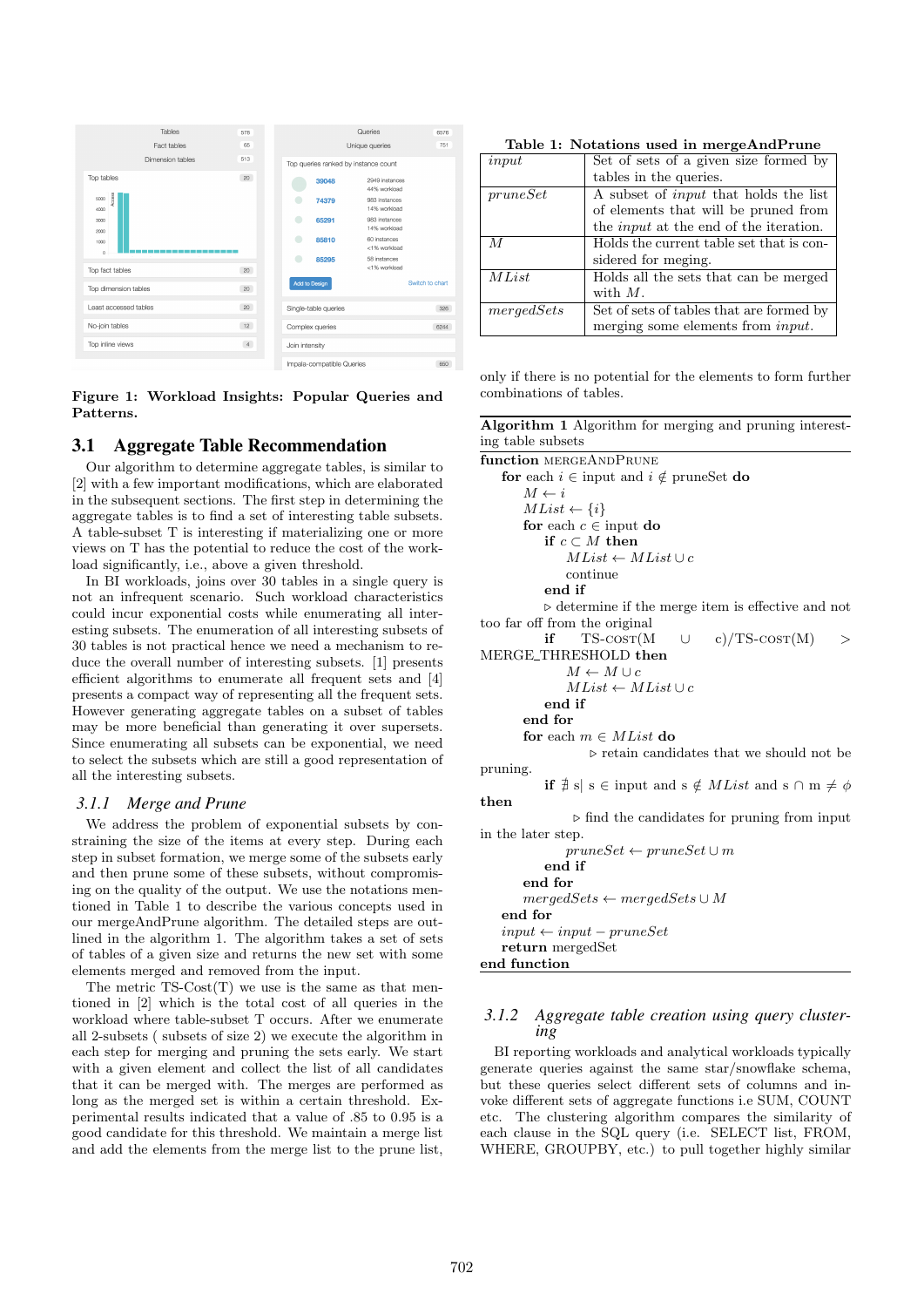

Figure 2: Aggregate Table Candidate Queries



Figure 3: Aggregate Table DDL Generation

queries. Clustering queries in the workload based on the similarity of the SQL query structure collects together queries that access the same or almost similar table sets. Figure 2 and figure 3, depicts our implementation. Figure 2 shows the aggregate query that is beneficial to the given cluster of queries.The number of queries in the cluster are shown on the right side. As shown in figure 3, users can also generate the DDL that creates the specified aggregate table.

## 3.2 Update Consolidation

Several customers have legacy applications that encapsulate ETL logic in SQL stored procedures and SQL scripting languages (such as Oracle PL/SQL or Teradata BTEQ). Neither Hive nor Impala support stored procedures, so the individual queries in these stored procedures need to be executed on Hive/Impala. This ETL logic many times includes UPDATE queries.

In this section, we focus on such UPDATE queries, specifically the issue of converting a sequence of UPDATE queries in a workflow into a smaller set of UPDATE queries. We call this UPDATE consolidation.

Most UPDATE queries in ETL workflows are not complex and largely following the patterns like:

```
UPDATE employee emp
SET salary = salary * 1.1
WHERE emp.title = 'Engineer';
UPDATE emp
FROM employee emp ,
       department dept
SET emp.deptid = dept.deptid<br>WHERE emp.deptid = dept.deptid
       emp.deptid = dept.deptidAND dept.deptno = 1
 AND emp.title = 'Engineer'
```

|  |  |  |  |  | Table 2: Notations used in update consolidation |
|--|--|--|--|--|-------------------------------------------------|
|--|--|--|--|--|-------------------------------------------------|

| $\mathnormal{Q}_{i}$   | ith query in the sequence.      |
|------------------------|---------------------------------|
| SOURCETABLES $(Q_i)$   | All the tables that the query   |
|                        | reads from.                     |
| TARGETTABLE $(Q_i)$    | The table that is updated as    |
|                        | part of the given INSERT/       |
|                        | UPDATE/ DELETE query.           |
| $\overline{C_i}$       | consolidation set i contain-    |
|                        | ing one or more queries.        |
| READCOLS(e)            | Set of all the columns that     |
|                        | are read by the given query     |
|                        | e. For a consolidated set e,    |
|                        | this is the union of all the    |
|                        | columns belonging to every      |
|                        | query in the set.               |
| WRITECOLS(e)           | Set of all the columns that     |
|                        | will be written by the given    |
|                        | query e. For a consolidated     |
|                        | set e, this is the union of all |
|                        | the columns belonging to ev-    |
|                        | ery query in the set.           |
| $\text{TYPE}(Q_i)$     | type of the UPDATE query,       |
|                        | 1 if it is a single table UP-   |
|                        | DATE; and 2 if more than        |
|                        | one table is referenced in the  |
|                        | query.                          |
| TYPE(C)                | UPDATE type of all the          |
|                        | queries contained in the set.   |
|                        | A set only contains queries     |
|                        | Hence its a<br>of same type.    |
|                        | single value indicating the     |
|                        | update type of all queries.     |
| $SETEXPREQUAL(Q_i, C)$ | returns true if the set expres- |
|                        | sion in the UPDATE query        |
|                        | $Q_i$ is same as one of the set |
|                        | expression in consolidate set   |
|                        | C all other columns except      |
|                        | those in set expression are     |
|                        | not write conflicted            |

#### AND emp.status = 'active';

We classify these UPDATE queries into two categories: Type 1 and Type 2 UPDATEs:

- Type 1 UPDATEs are single table UPDATE queries with an optional WHERE clause.
- Type 2 UPDATEs involve updates to a single table based on querying multiple tables.

This distinction between UPDATE queries is important, because Type 1 and Type 2 UPDATE queries can never be consolidated together. To execute UPDATE queries on Hadoop, the typical process is to use the CREATE-JOIN-RENAME conversion mechanism. The three steps of the CREATE-JOIN-RENAME conversion mechanism are:

- 1. Create a temporary table by converting the UPDATE query into CREATE+SELECT query, containing the primary key and updated columns of the target table.
- 2. Create a new table by performing a LEFT OUTER JOIN of the original table with the temporary table.Non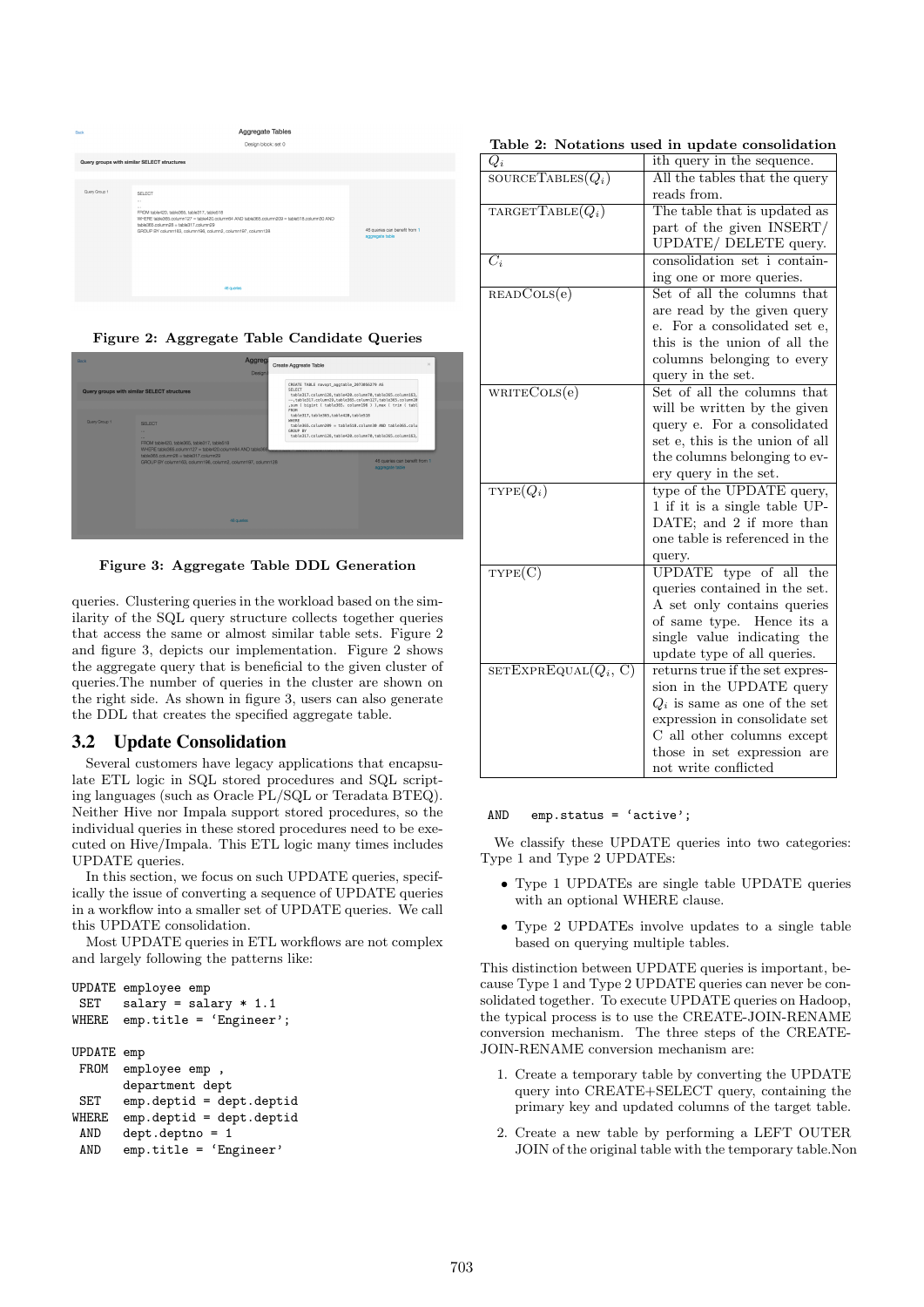null values in the temporary table get priority over the original table.

3. Drop the original table and RENAME the newly created table to that of the original table.

If these 3 steps are needed to process each UPDATE, executing a sequence of UPDATEs can become very expensive if the steps are repeated for each UPDATE query individually. An efficient way of executing sequential UPDATEs on Hadoop is to first consolidate the UPDATEs into a smaller set of queries. However, it is very important to attempt consolidation only when we can guarantee that the end state of the data in the tables remains exactly the same with both approaches - i.e. when applying one UPDATE at a time versus a consolidated UPDATE. Therefore, the algorithm has to check for interleaved INSERT/UPDATE/DELETE queries, be mindful of transactional boundaries, etc. - and only perform consolidation when it is safe to do so.

Partitioned tables can be updated using the PARTITION OVERWRITE functionality. If the UPDATE statement contains a WHERE clause on the partitioning column, then we can convert the corresponding UPDATE query into an IN-SERT OVERWRITE query along with the required partition specification. If the query is modifying a selected subset of rows in the partition, we still have to follow the above approach to compute the new rows for the partition, including the modified rows. In this case too, since a join is involved, it is beneficial to look at consolidation options.

Another commonly used workaround to mitigate UPDATE issues is to use database views, i.e. users access data pointed to by a normal table or in the Hadoop context a partitioned table through a view. After UPDATEs to the table are propagated to Hadoop by adding a new partition that contains updated data to the existing table or re-building the entire table that now reflects UPDATEs, the view definition is changed to now point at the newly available data. This way users have access to the 'old' data till the point of the switch. A similar approach, (but for the compaction use case) is discussed here [6]. Even with this mechanism, consolidating updates to a particular partition or table prior to applying the updates, can minimize IO costs.

#### *3.2.1 Update Consolidation Algorithm*

We use the notations mentioned in Table 2 to describe the various concepts used in our UPDATE consolidation algorithm.

The findConsolidatedSets algorithm to consolidate UP-DATE queries is shown in Algorithm 4. The algorithm starts with an empty set and adds the first UPDATE query it finds into the current consolidation set. Then it checks subsequent queries to see if there are any potential conflicts with the group in hand. Query  $Q_i$  conflicts with  $Q_j$  if  $Q_j$  is either reading or writing a table that  $Q_i$  writes to. We use the procedure  $isReadWriteConfit$  in Algorithm 2 to determine the same. The UPDATE queries  $Q_i$  and  $Q_j$  that are reading from the same set of tables and writing to the same table can conflict if one of the queries is writing to a column, which the other query is reading from. We use the procedure  $isColumnConflict$  in Algorithm 3 to determine the conflict.

When we encounter a conflicting query, we stop the consolidation process. When two UPDATE queries  $Q_i$  and  $Q_j$ are in sequence with no conflicting queries in between, they Algorithm 2 Procedure to detect conflicting queries function ISREADWRITECONFICT $(e_1,e_2)$ if TARGETTABLE $(e_1)$   $\cap$  sourceTables $(e_2) = \phi$  && TARGETTABLE $(e_2)$   $\cap$  sourceTables $(e_1) = \phi$  & target-TABLE $(e_2)$   $\cap$  TARGETTABLE $(e_1) = \phi$  then return True else return False end if end function

| <b>Algorithm 3</b> Procedure to detect conflicting read/write        |
|----------------------------------------------------------------------|
| columns                                                              |
| function ISCOLUMNCONFLICT $(e_1,e_2)$                                |
| <b>if</b> $WRITECOLS(e_1)$ $\cap$ $READCOLS(e_2) = \phi \&&$         |
| WRITECOLS $(e_2)$ $\cap$ READCOLS $(e_1) = \phi$ & wRITECOLS $(e_2)$ |
| $\cap$ WRITECOLS $(e_1) = \phi$ then                                 |
| return True                                                          |
| else                                                                 |
| return False                                                         |
| end if                                                               |
| end function                                                         |

can be considered for consolidation. So we check  $Q_i$  and  $Q_j$ for compatibility.  $Q_i$  and  $Q_j$  can be consolidated into one group if all the following conditions are met:

- 1.  $Q_i$  and  $Q_j$  are of the same UPDATE types i.e. either both are Type 1 or both are Type 2.
- 2. For Type 1 UPDATEs, the target table is the same for  $Q_i$  and  $Q_j$  and there are no columns of  $Q_i$  and  $Q_j$  that are write conflicted.
- 3. For Type 2 UPDATEs, the source and target tables are the same for  $Q_i$  and  $Q_j$  (along with same join predicate) and there are no columns of  $Q_i$  and  $Q_j$  that are write conflicted.

Finally, we maintain a visited flag with each UPDATE query so that if there are interleaved UPDATEs between totally different UPDATE queries in the same stored procedure, they can be considered for consolidation.

Once we have identified a group of all consolidated sets, the conversion to the equivalent CREATE-JOIN-RENAME queries follows these steps. Here, without loss of generality, we assume that all WHERE predicates are in Conjunctive Normal Form.

1. We convert each of the  $'SET < col> = colexpression > WHERE < predicates>$ ' into

'CASE WHEN <predicates> THEN <colexpression>  $ELSE <$ col $>$  END as  $<$ col $>$ '

- 2. For queries with same SET expression and different WHERE predicates, we create an OR clause for each of the WHERE predicates in the CASE block.
- 3. We take the WHERE predicates of all the queries and combine them using disjunction with the OR operator. If there is a common subexpression among WHERE predicates, we promote the common subexpression outwards.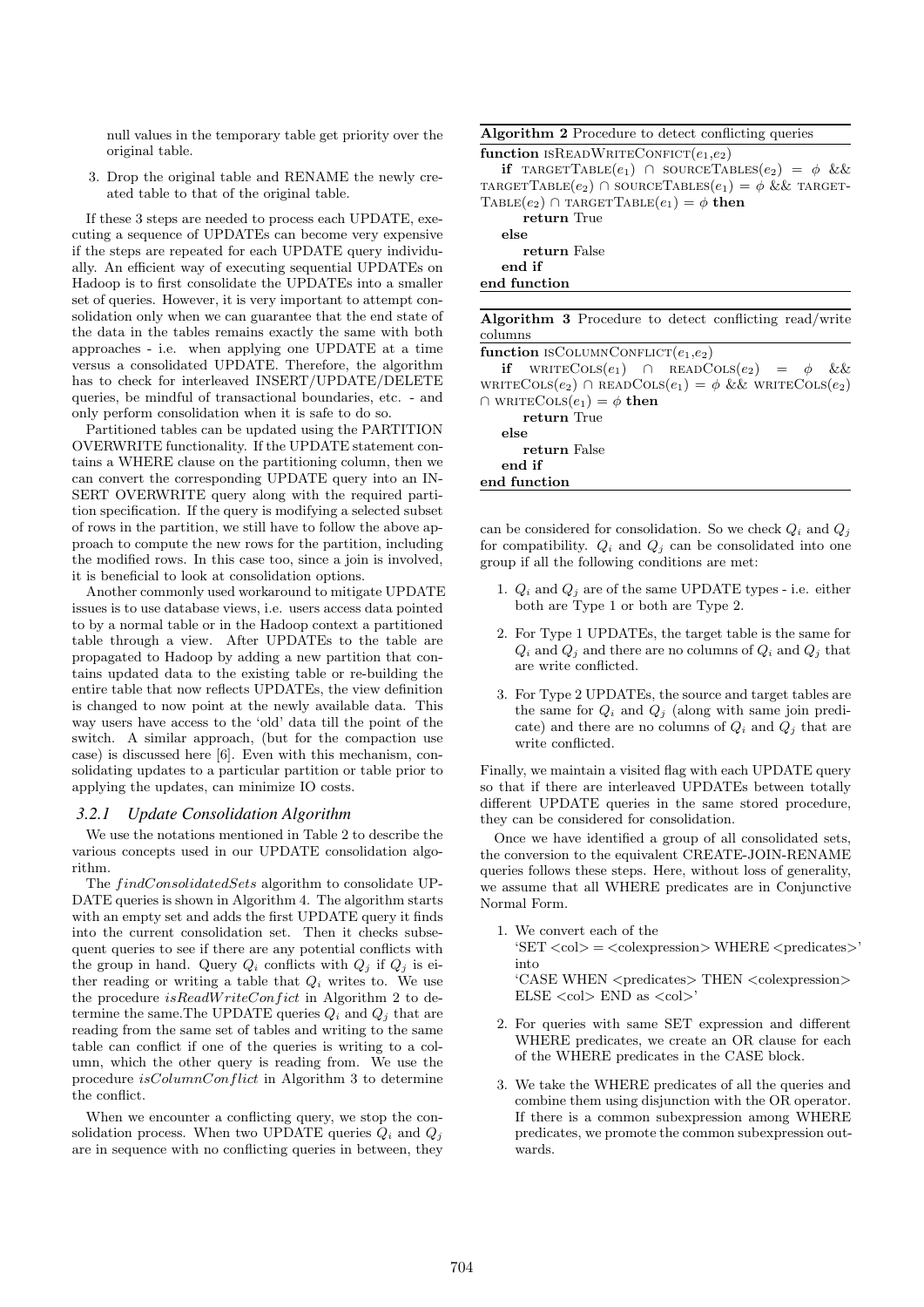Algorithm 4 Procedure to find and consolidate queries function <code>FINDCONSOLIDATEDSETS</code>  $C \leftarrow \{\}$  $\triangleright$  current consolidated set  $Q \leftarrow setOfInputQueries$ while  $\exists$  update query with VISITED(q) = False do for i $\leftarrow$ 1 to  $|Q|$  do **if**  $Q_i \neq U$  pdate Query **then** . if  $\neg$  is READWRITECONFLICT(C,Q<sub>i</sub>) **then** .  $\triangleright$  conclude the current consolidated set and start a new set  $\triangleright$  conclude the current consolidated set and start a new set output  $\leftarrow$  output ∪ C end if  $VISTED(Q<sub>i</sub>) ← True$ ; continue end if if  $|C| = 0$  and  $Q_i$  is Update Query and VISITED $(Q_i)$  = False then visited $(Q_i)$ ← True; continue end if if  $\text{Type}(Q_i) \neq \text{Type}(C)$  then output ← output ∪ C if  $VISTED(Q_i) = False$  then  $C \leftarrow \{Q_i\}$ else  $C \leftarrow \phi$ end if visited $(Q_i)$ ← True; continue end if if  $\text{Type}(Q_i) = 1$  and  $\text{Type}(C) = 1$  then  $\blacktriangleright$  Type 1 : Single table update query if  $\text{tr}_G \text{tr}_G(G_i) = \text{tr}_G \text{tr}_G(G)$  then if ISCOLUMNCONFLICT(C,Q<sub>i</sub>) or SETEXPREQUAL( $Q_i$ ,C) then if  $VISTED(Q_i) = False$  then  $C \leftarrow C \cup Q_i$ end if else output ← output ∪ C if  $VISTED(Q_i)$  = False then  $C \leftarrow \{Q_i\}$ else  $C \leftarrow \phi$ end if end if visited $(Q_i)$ ← True ; continue end if end if if  $TYPE(Q_i) = 2$  and  $TYPE(C) = 2$  then  $\triangleright$  Type 2 : Multi table update query if  $\text{TARGE}(Q_i) = \text{TARGE}(C)$  and  $\text{sourceTABLE}(Q_i) = \text{sourceTABLE}(C)$  then if  $\text{ISCOLUTION}$ CONFLICT $(C,Q_i)$  or  $\text{SETEXPREQUAL}(Q_i,C)$  then if  $VISTED(Q_i) = False$  then  $C \leftarrow C \cup Q_i$ end if visited $(Q_i)$ ← True; continue end if end if if  $\neg$  ISREADWRITECONFLICT(C,Q<sub>i</sub>) then output  $\leftarrow$  output ∪ C if  $VISTED(Q_i)$  = False then  $C \leftarrow \{Q_i\}$ else  $C \leftarrow \phi$ end if visited $(Q_i)$ ← True; continue end if end if end for end while return output end function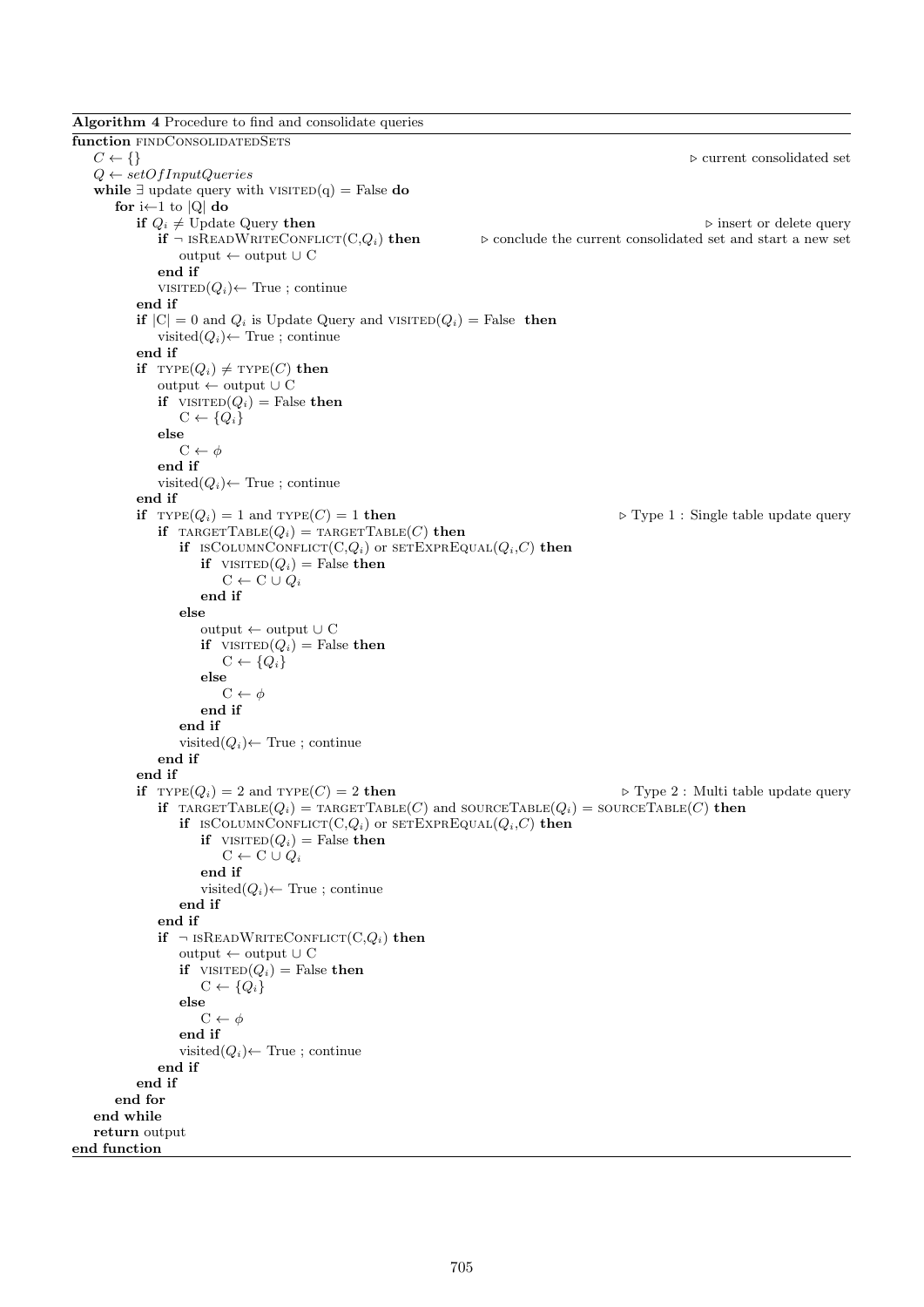Here are some examples of consolidations. The following Type 1 UPDATE queries that modify the table 'lineitem' with or without filtering conditions:

```
UPDATE lineitem
SET l_receiptdate = Date_add(l_commitdate, 1)
UPDATE lineitem
SET l_shipmode = concat(l_shipmode,'-usps'),
WHERE l_shipmode = 'MAIL'
UPDATE lineitem
SET l_discount = 0.2
WHERE 1_quantity > 20
```
can be consolidated and converted into a CREATE-JOIN-RENAME flow as follows:

```
CREATE table lineitem_tmp AS
SELECT Date_add(l_commitdate, 1) AS l_receiptdate
 , CASE
    WHEN l_shipmode = 'MAIL'
   THEN concat(l_shipmode,'-usps')
   ELSE l_shipmode
  END AS l_shipmode
 , CASE
   WHEN 1_quantity > 20
   THEN 0.2
   ELSE l_discount 0
   END AS l_discount
 , l_orderkey
 , l_linenumber
FROM lineitem;
CREATE TABLE lineitem_updated AS
SELECT orig.l_orderkey
  , orig.l_linenumber
  , Nvl(tmp.l_receiptdate, orig.l_receiptdate)
    AS l_receiptdate
  , Nvl(tmp.l_shipmode, orig.l_shipmode)
    AS l_shipmode
  , Nvl(tmp.l_discount, orig.l_discount)
    AS l_discount
  , l_partkey, l_suppkey, l_quantity, l_extendedprice
  , l_tax, l_returnflag, l_linestatus, l_shipdate
  , l_commitdate, l_shipinstruct, l_comment
```

```
FROM lineitem orig
LEFT OUTER JOIN lineitem_tmp tmp
 -- lineitem table primary key
 ON ( orig.l_orderkey = tmp.l_orderkey
   AND orig.l_linenumber = tmp.l_linenumber )
```

```
DROP TABLE lineitem;
```
ALTER TABLE lineitem\_updated RENAME TO lineitem;

As another example consider the following Type 2 UP-DATE queries, that modify the 'lineitem' table based on the results of a join with the 'orders' table:

```
UPDATE lineitem
FROM lineitem l
    , orders o
SET l.l_tax = 0.1
```

```
WHERE l.l_orderkey = o.o_orderkey
 AND o.o_totalprice BETWEEN 0 AND 50000
 AND o.o_orderpriority = '2-HIGH'
 AND o.o\_orderstatus = 'F';
UPDATE lineitem
FROM lineitem l
    , orders o
SET l_shipmode = 'AIR'
WHERE l.l_orderkey = o.o_orderkey
 AND o.o_totalprice BETWEEN 50001 AND 100000
 AND o.o_orderpriority = '2-HIGH'
 AND \circ \cdot \circ \_orderstatus = 'F';
```
can be consolidated and converted into a CREATE-JOIN-RENAME flow as follows:

```
CREATE TABLE lineitem_tmp AS
SELECT CASE
    WHEN o.o_totalprice BETWEEN 0 AND 50000
    THEN 0.1 ELSE l_tax END AS l_tax
  , CASE
    WHEN o.o_totalprice BETWEEN 50001 AND 100000
    THEN 'AIR' ELSE l_shipmode
   END AS l_shipmode
  , l_orderkey
  , l_linenumber
FROM lineitem l
  , orders o
WHERE l.l_orderkey = o.o_orderkey
 AND o.o_totalprice BETWEEN 0 and 100000
 AND o.o_orderpriority = '2-HIGH'
 AND o.o\_orderstatus = 'F';
CREATE TABLE lineitem_updated AS
SELECT orig.l_shipdate
  , orig.l_commitdate
  , orig.l_receiptdate
 , orig.l_orderkey
 , orig.l_partkey
  , orig.l_suppkey
  , orig.l_linenumber
  , orig.l_extendedprice
  , Nvl(tmp.l_tax, orig.l_tax) AS l_tax
  , orig.l_returnflag
  , orig.l_linestatus
  , Nvl(tmp.l_shipmode, orig.l_shipmode) AS l_shipmode
  , orig.l_shipinstruct
  , orig.l_discount
  , orig.l_comment
FROM lineitem orig
 LEFT OUTER JOIN lineitem_tmp tmp
```
DROP TABLE lineitem;

#### ALTER TABLE lineitem\_updated RENAME TO lineitem;

ON ( orig.l\_orderkey = tmp.l\_orderkey AND orig.l\_linenumber = tmp.l\_linenumber )

We also looked at the problem of constructing a control flow graph of the stored procedure and performed a static analysis on this graph. If the number of different flows are manageably finite, we can generate a consolidation sequence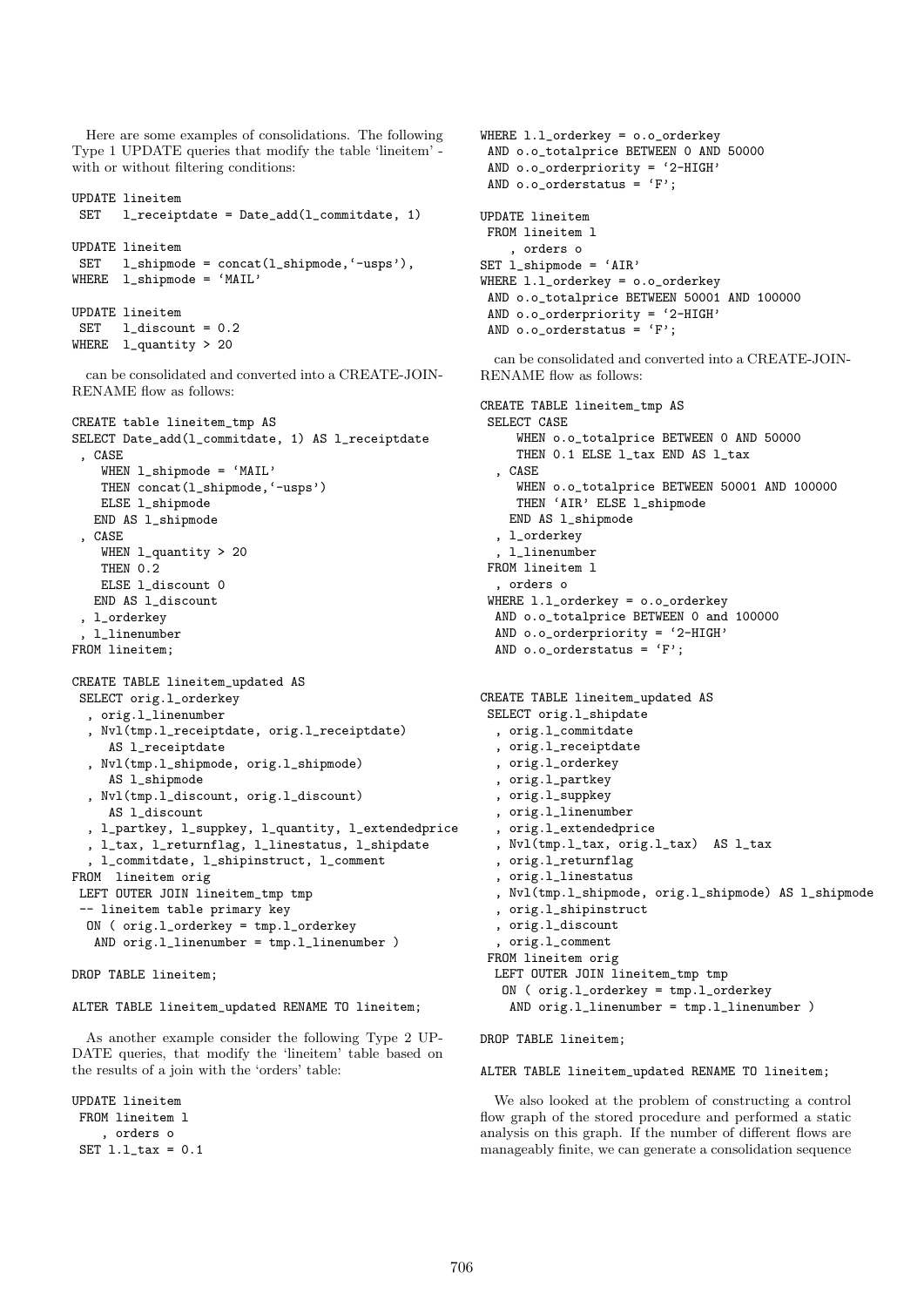for each of the different flows independently thus enabling the user to script these flows independently. However we omit all the implementation details here, as it is beyond the scope of this paper.

# 4. EXPERIMENTAL EVALUATION

In this section, we evaluate the performance of the various recommendations discussed in the previous sections using two different workloads. The first workload is TPC-H at the 100 GB scale, which we call TPCH-100. Our second workload belongs to a customer in the financial sector. This customer has 578 tables with 3038 number of columns. The table sizes vary from 500 GB to 5TB. We call this workload CUST-1.

We have setup representative clusters to measure the performance of the system. This cluster has 21 nodes with 1 master and 20 data nodes. The data nodes are the AWS m3.xlarge kind, with 4 core vCpu, 2.6 GHZ, 15GB of main memory and 2 X 40GB SSD storage. In all the experiments 'time' refers to the wall clock time as reported by the executing Hive query. There are no other queries running on the system. For simplicity, we ignore the HDFS and other OS caches. The experiments presented should be interpreted as directional rather than exhaustive empirical validation.

#### 4.1 Aggregate Table Recommendation

For aggregate table generation we ran our experiments on the CUST-1 setup.

#### *4.1.1 Clustering similar queries*

In our first set of experiments we evaluate the quality of aggregate tables generated with and without clustering similar queries together. We divided a workload with 6597 queries into set of clusters using the clustering algorithm, thus reducing the number of queries to a group of smaller workloads. We empirically show how this approach provides aggregate table recommendations with better run time benefits. The first four smaller workloads are comprised of similar queries detected by a clustering algorithm that is run over the 6597 queries. In the fifth workload we bundle all the 6597 queries together. Figure 4 displays how the workloads vary in size from 18 to 6597 queries.

Figure 5 and figure 6 show the results of executing the aggregate table recommendation algorithm on these 5 workloads. As demonstrated in these results, the time taken for the algorithm does not have a direct correlation to the input workload size. The algorithm converges to a solution when it reaches a locally optimum solution. When similar queries are clustered together the chances of the locally optimum solution being globally optimum are high. In our experiments when the algorithm is run on all the queries it converges to a globally sub-optimum solution, recommending an aggregate table that benefits fewer queries - and hence has a lower estimated cost saving. The estimated cost savings for each cluster is computed as the sum of the estimated cost savings for each query in that cluster. The estimated cost of each query is derived by computing the IO scans required for each table and then propagating these up the join ladder to get the final estimated cost of the query. The cost savings is the difference in estimated cost when a query runs on base tables versus the aggregated table.



Figure 4: Number of queries per workload.



Figure 5: Execution time of aggregate table algorithm.



Figure 6: Estimated Cost savings per workload.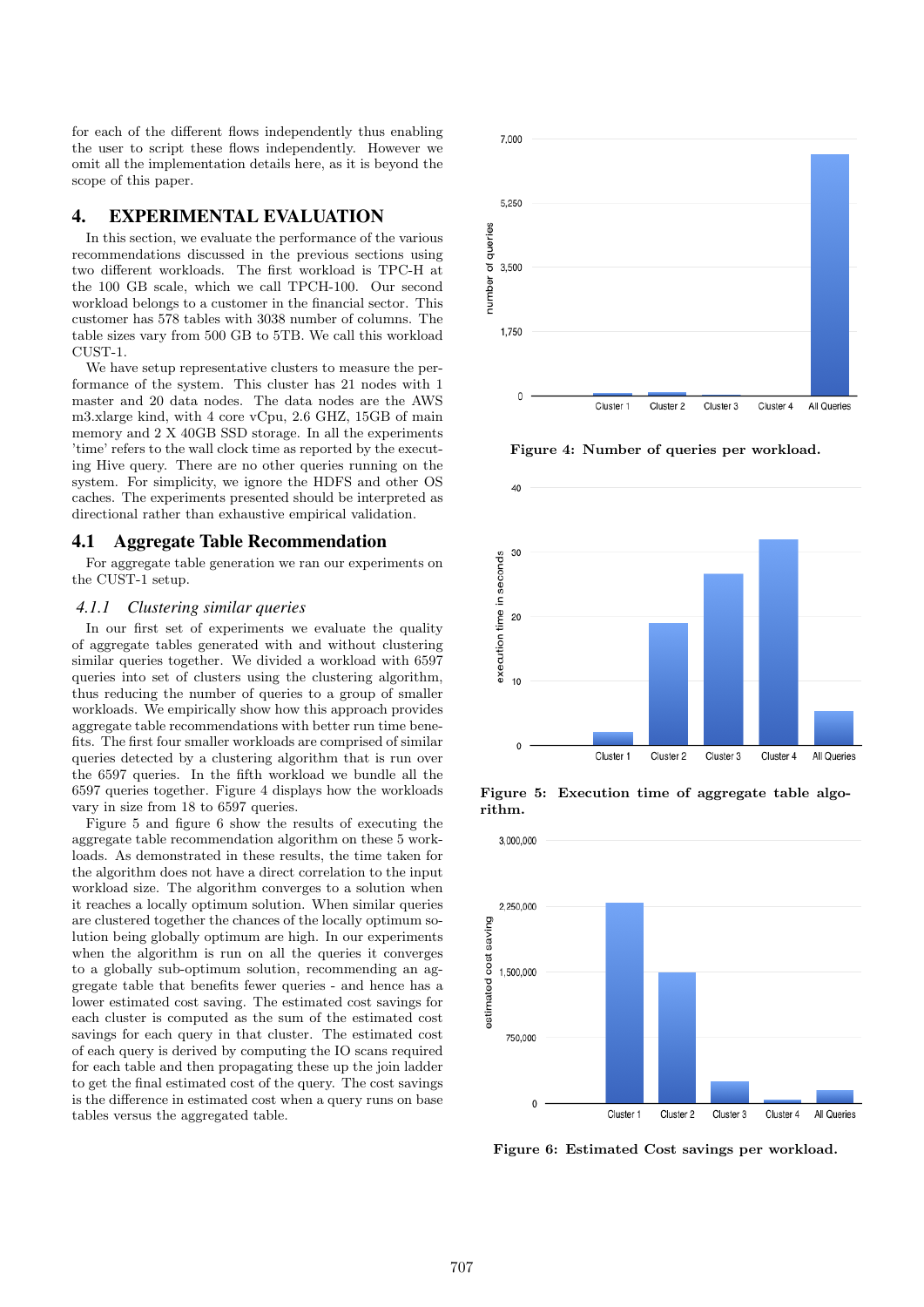|                 | Execution Time in milli seconds |                  |  |  |  |
|-----------------|---------------------------------|------------------|--|--|--|
| Workload Name   | With<br>merge                   | Without<br>merge |  |  |  |
|                 | and prune                       | and prune        |  |  |  |
| Cluster 1       | 2.092                           | 2.107            |  |  |  |
| Cluster 2       | 18.919                          | $>$ 4hrs.        |  |  |  |
| Cluster 3       | 26.567                          | $>$ 4hrs.        |  |  |  |
| Cluster 4       | 31.972                          | $>$ 4hrs.        |  |  |  |
| Entire Workload | 5.279                           | 5.160            |  |  |  |

Table 3: Merge and Prune

### *4.1.2 Merge and prune*

In this set of experiments we evaluate the run time of the algorithm with and without the merge and prune enhancement. We run the algorithm on the same workloads we created for the earlier experiment. We terminated the execution of the algorithm after 4 hours. In the case where the algorithm converges to a solution early on, removal of merge and prune has no effect. But in the other cases the algorithm without merge and prune enhancements takes more than 4 hours to complete and so was terminated. When the algorithm ran to completion without merge and prune, we found no change in the definition of the output aggregate table. The results are tabulated in Table 3.

### 4.2 Update Consolidation

For update consolidation, we ran our experiments on the TPCH-100 setup. We hand-crafted 2 stored procedures atop TPC-H data inspired from a real world customer workload. The number of consolidations we found in the stored procedure are shown in Table 4. Column 2 shows the number of queries in each stored procedure. Column 3 shows the groups of consolidated queries represented by the index of the query in the stored procedure. We see that sometime there are as many as 14 queries that are consolidated into a single group. We also observed that with templatized code generation, there is a lot of scope for consolidating queries.

For comparison purposes, we take the entire stored procedure and convert the queries inside it to equivalent IN-SERT/UPDATE queries. Any loops in the stored procedures are expanded to evaluate all updated columns - and consider each one for consolidation. Two-way IF/ELSE conditions are simplified to take all the IF logic in one run, and ELSE logic in the other run. N-way IF/ELSE conditions were ignored.

From our results, we observe that on consolidating 5 queries into a single query, the performance impact is not 5x, for the following reasons:

- 1. The consolidated CREATE query might have more columns than the individual queries, therefore the amount of data it writes will be larger.
- 2. If there are few or no common subexpressions, then we re-write the whole table or a significantly higher portion of the table.

But our performance results indicate that even with these caveats, UPDATE consolidation is very efficient compared to individually mapped queries. In all our cases, we found that consolidating even two queries is better than individually executing these queries.



Figure 7: Execution time of consolidated vs nonconsolidated queries.



Figure 8: Storage requirements of update queries.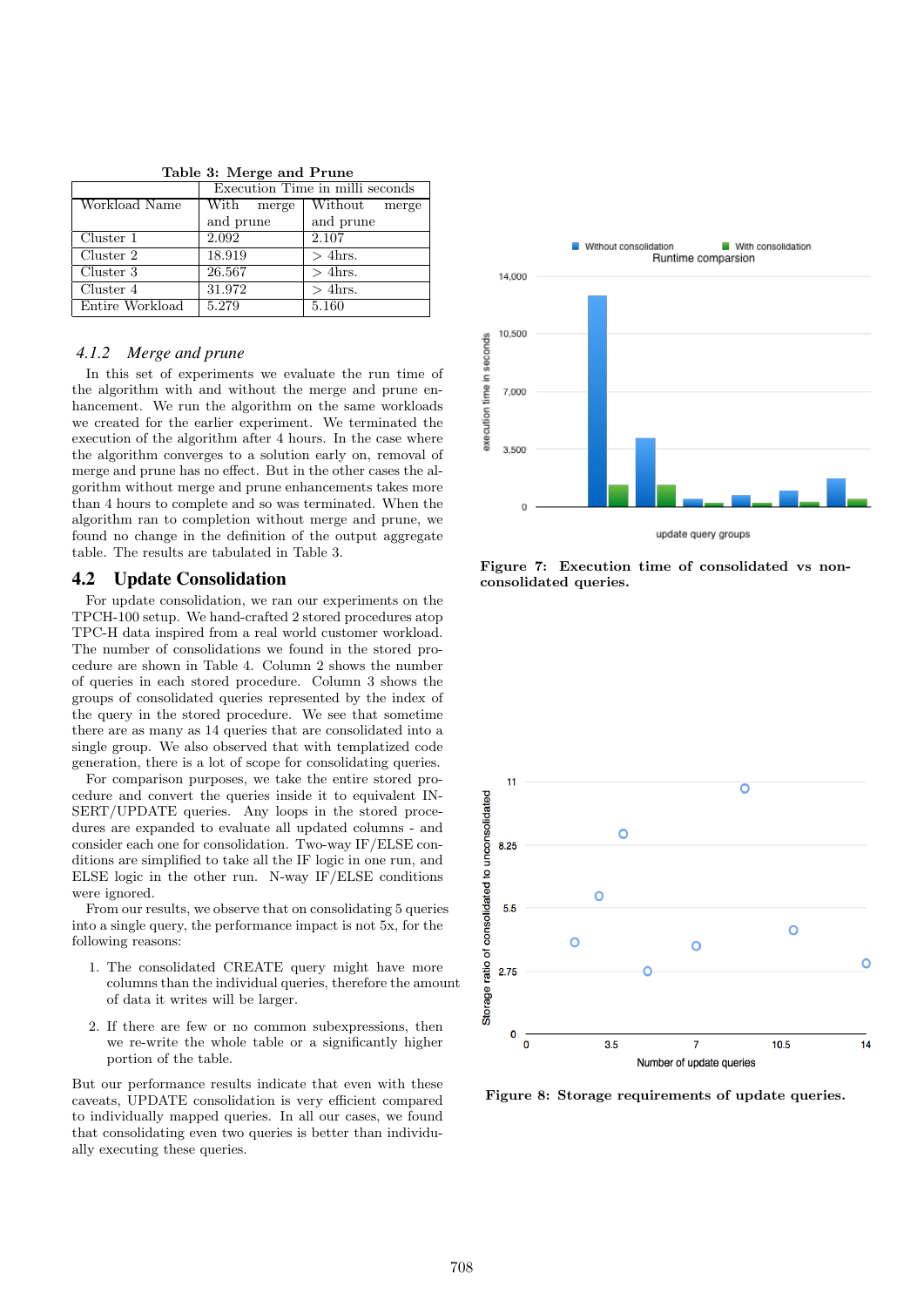Table 4: Update Consolidation groups

| Stored procedure | Number of queries 1 | Consolidation groups                                                                                  |
|------------------|---------------------|-------------------------------------------------------------------------------------------------------|
|                  | 38                  | $\{6,7,9\}$ , $\{10,11\}$ , $\{12,14,16,18,20,22,24,26,28\}$ , $\{30,32,34,36\}$                      |
|                  | 219                 | $\{113, 119, 125, 131\}$ , $\{173, 175, 177, 179, 181, 183, 185, 187, 189, 191, 193, 195, 197, 199\}$ |

The time taken for detecting UPDATE consolidations is less than a second; hence it was ignored in these measurements. We assume that the database has no triggers, all the tables are independent and updating a table does not incur UPDATEs to tables that are not part of the query. We plot the execution time of non-consolidated queries to consolidated queries in figure 7. The largest group with 14 queries shows a performance improvement of 10x. Even for a group of 2 queries, we see a minimum performance improvement of 80%. The baseline update performance which is spanning few minutes is not an uncommon scenario in SQL-on-Hadoop engines.

The graph in figure 8 shows the storage ratio for consolidated and non-consolidated queries for the size of the consolidation group. If there are multiple groups with the same size, we take the harmonic average of all the groups of the given size. The intermediate storage required for consolidation varies from approximately 2x to as large as 10x when compared to the average storage requirement for individual non-consolidated queries. However in many cases the size of the intermediate table is also significantly less than the original table. In the Hadoop ecosystem, storage is considered a cheap resource and if performance of the UPDATE queries is important, it is certainly worth the trade-off.

These stored procedures are part of a daily workflow that the customer executes, hence the time savings obtained by update consolidation are not only significant but also extremely useful in the big data environment.

### 5. CONCLUSION & FUTURE WORK

As large scale new and legacy applications are deployed on Hadoop, automated workload-level optimization strategies can greatly help improve the performance of SQL queries. In this paper, we propose creating aggregate tables after first deriving clusters of similar queries from SQL workloads, and demonstrate that in some cases execution time and efficiency improvements of about 1500% can be achieved by using clustered set of queries versus a disparate set of queries as input to the aggregate table creation algorithm. We have also shown empirically that a merge and prune optimization strategy helps the aggregate table creation algorithm converge to a solution, even in cases where it could not converge to a solution. We also showed that 2 to 10X execution time savings can be realized in some cases, when UPDATE queries can be consolidated. Both these optimizations are critical in the Hadoop environment when tables, columns and queries are at very large scales and query response times are of significance.

Advisors [8] [7] [15] [13] [9] rightly emphasize the need for an integrated strategy that evaluates and recommends aggregate table and indexing candidates, together. In the Hadoop ecosystem, partitioning features are the closest logical equivalent to indexes. Currently, if statistical information on a table (such as table volume and column NDVs) is provided, our tool recommends partitioning key candidates for a given table based on the analysis of filter and join pat-

terns most heavily used by queries on the table. We plan to extend this logic to discover partitioning keys for the aggregate tables, thus providing an integrated recommendation strategy.

A further area of focus for the UPDATE consolidation optimization is to explore opportunities to coalesce operations. For example, operations on the temporary table generated in our algorithm can be consolidated to reduce the size of these tables and improve the efficiency of UPDATEs. We are also investigating UPDATE consolidation techniques when UPDATEs are interleaved with control-flow-logic.

Apart from the applicability of our work to adopters of Hive, Impala and Spark SQL who want to optimize their workloads, EDW and BI tools can also use these techniques to improve the efficiency of their workloads.

## 6. ACKNOWLEDGEMENTS

We would like to thank Prithviraj Pandian for developing the clustering algorithm used in our experiments for Aggregate tables. We would also like to thank our colleagues Justin K, Parna Agarwal, Anupam Singh and Laurel Hale for their insightful review comments.

# 7. REFERENCES

- [1] R. Agrawal and R. Srikant. Fast algorithms for mining association rules in large databases. In Proceedings of the 20th International Conference on Very Large Data Bases, VLDB '94, pages 487–499, San Francisco, CA, USA, 1994. Morgan Kaufmann Publishers Inc.
- [2] S. Agrawal, S. Chaudhuri, and V. R. Narasayya. Automated selection of materialized views and indexes in sql databases. In Proceedings of the 26th International Conference on Very Large Data Bases, VLDB '00, pages 496–505, San Francisco, CA, USA, 2000. Morgan Kaufmann Publishers Inc.
- [3] S. Chaudhuri, A. K. Gupta, and V. Narasayya. Compressing sql workloads. In Proceedings of the 2002 ACM SIGMOD International Conference on Management of Data, SIGMOD '02, pages 488–499, New York, NY, USA, 2002. ACM.
- [4] G. Grahne and J. Zhu. Fast algorithms for frequent itemset mining using fp-trees. IEEE Trans. on Knowl. and Data Eng., 17(10):1347–1362, Oct. 2005.
- [5] J. Hyde. Discardable memory and materialized queries, May 2014. Available at http://hortonworks.com/blog/dmmq/.
- [6] How-to: Ingest and query "fast data" with impala. Available at http://blog.cloudera.com/blog/2015/11/ how-to-ingest-and-query-fast-data-with-impala-without-kudu/.
- [7] Database engine tuning advisor overview. Available at https://technet.microsoft.com/en-us/library/  $ms173494(v=sal.105)$ .aspx.
- [8] SQL tuning advisor in oracle SQL developer 3.0. Available at http://www.oracle.com/webfolder/